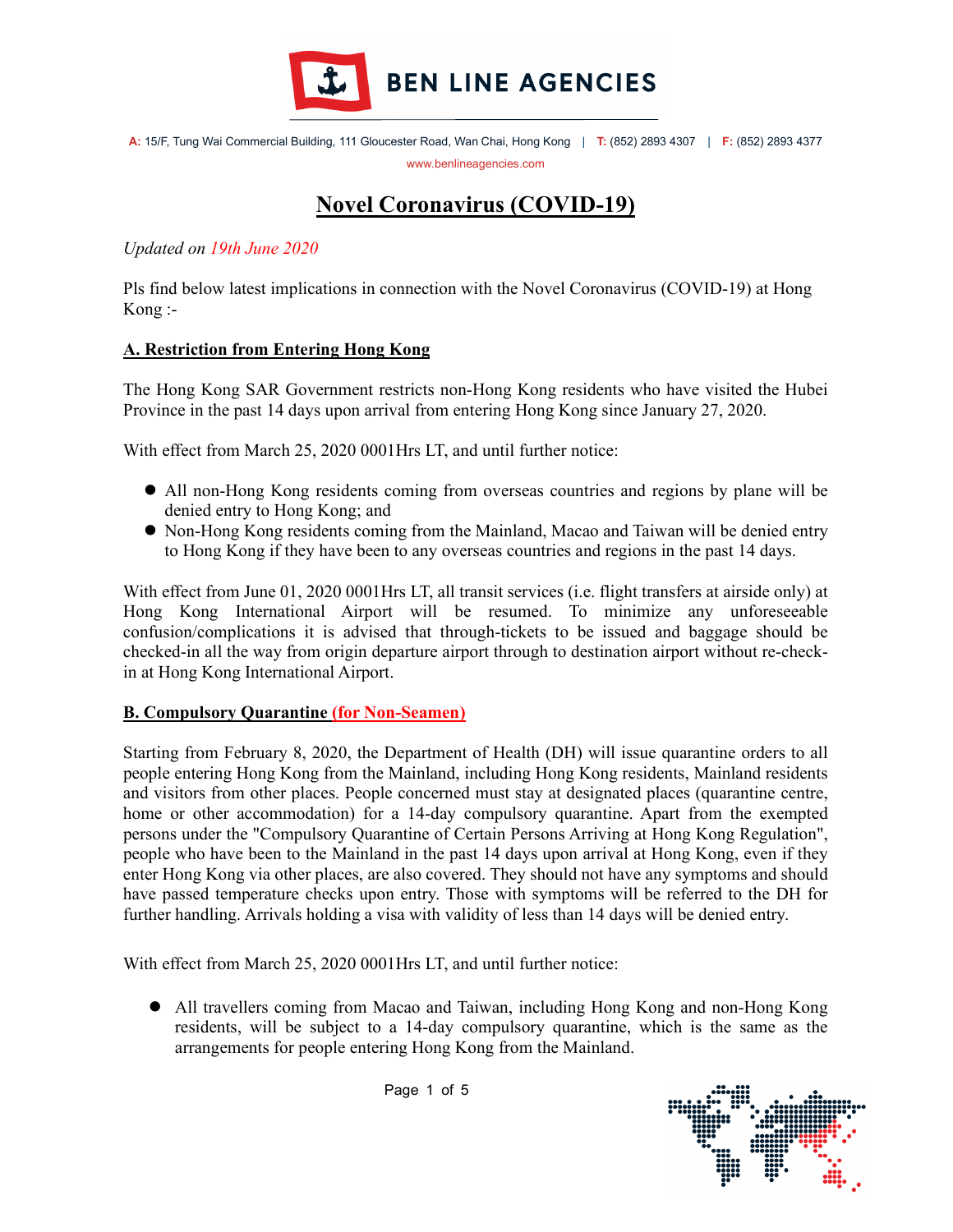

## C. Cargo Vessels and Other Non-Passenger Vessels calling to Hong Kong

Hong Kong port is normal at this moment. All port formalities for vessel arrival and departure are normal. The ports of call and rotation of the vessel will not be affected.

Vessels calling for cargo operations, bunker supply, replenishment, Fresh Water supply, spare parts/cargoes import and export services are all normal.

The Department of Health requires all crew members on board goods vessel entering Hong Kong to arrange self 'medical surveillance' onboard during their stay in Hong Kong (except crew individual had been visited to Hubei Province in China in past 14 days).

'Medical surveillance' refer to the following:-

- you should wear a surgical mask during work and if need to go out
- you must pay attention to your health condition, and take body temperature daily. If you feel unwell, please inform your agent or call Department of Health at 852-2125 1999 or 2125 1122.
- agree to be interviewed by Department of health regarding your health condition.

### D. Crew Changes for Cargo Vessels and Other Non-Passenger Vessels I

Hong Kong International Airport (HKIA) for passenger + cargo arrival and departure also in normal. HKIA now undergo addition body temperature checking to all passengers and passengers are advised to allow sufficient time for relevant procedure.

With effective from March 8, 2020, all inbound travellers via Hong Kong International Airport are required to submit health declaration form. To be environmental friendly, travellers are encouraged to submit the form online (website: www.chp.gov.hk/hdf), or continue to submit the paper form which can be obtained on board their flight.

With effect from June 01, 2020 0001Hrs LT, all transit services (i.e. flight transfers at airside only) at Hong Kong International Airport will be resumed. To minimize any unforeseeable confusion/complications it is advised that through-tickets to be issued and baggage should be checked-in all the way from origin departure airport through to destination airport without re-checkin at Hong Kong International Airport.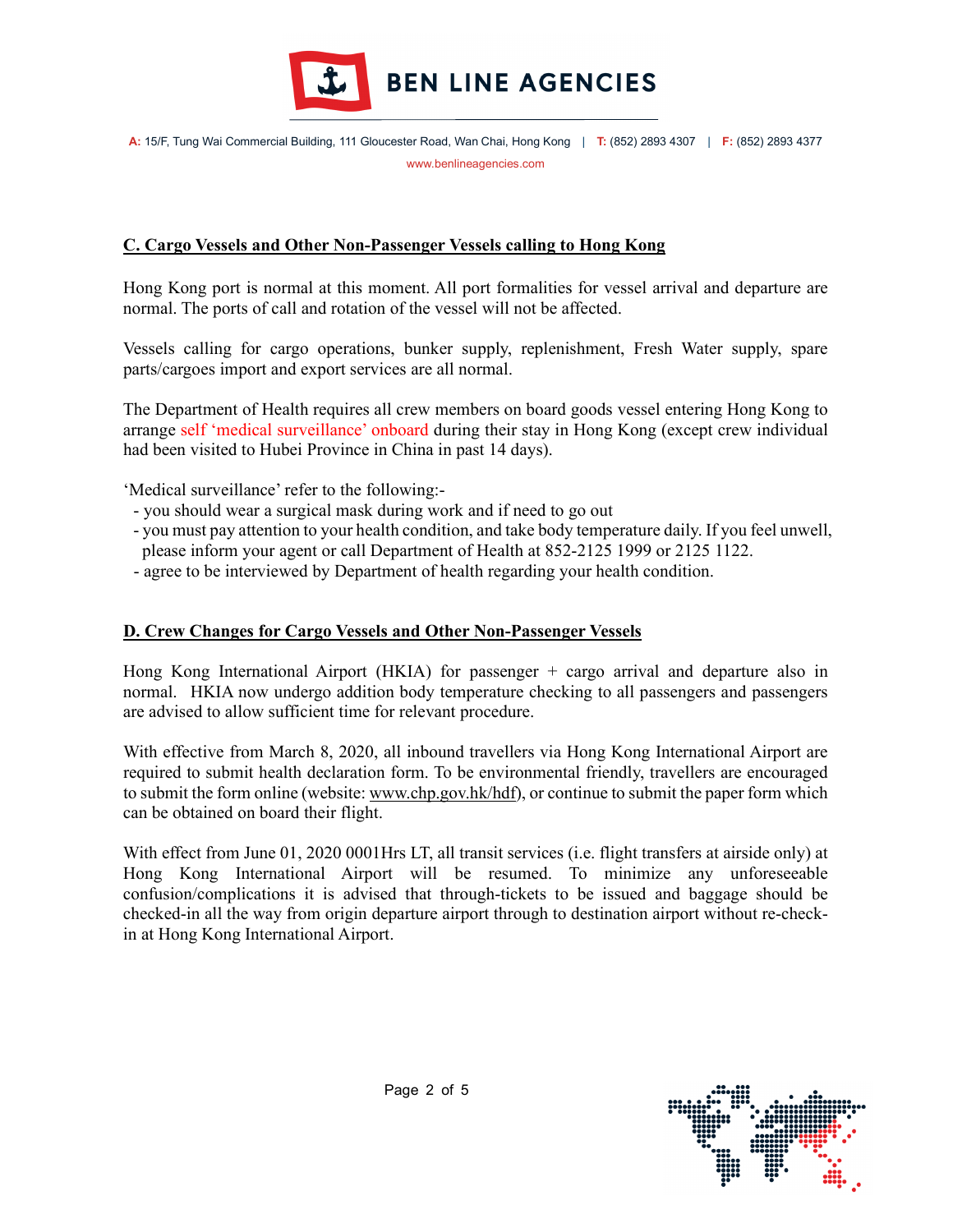

With effective from June 8, 2020, crew change for cargo vessels and most of the other non-passenger vessels (including most types of offshore vessels) are allowed, under different criteria:-

1. For onsigners (i.e. those holding both valid seaman books and passports), joining vessel is arrangeable WITHOUT compulsory Quarantine, subject to the following :-

- Hong Kong Immigration normal Visa Control requirement
- Onsigner(s) in possess valid Passport and Seaman Book
- Onsigner(s) holding copy of our OKTB letter
- They should NOT born/resided in Hubei or Hubei related.
- Agreed to self " medical surveillance " for 14 days
- Onsigner(s) should not have any symptoms of being affected and passed temperature checks upon entry
- COVID-19 Test Report is NOT compulsory required.
- Onsigner(s) arriving HKG should try the best to arrive Hong Kong when their vessels had arrived and should get on board immediately upon arrival. Only if there is genuine need for them to stay at Hong Kong for a reasonable short period while awaiting to board vessel, they should be in hotel accommodation for self isolation until getting onboard.
- Subject to change without prior notice and eventual grant for entry purely on Immigration/Port Health discretion

2. For offsigner(s) under seaman status (i.e. those holding both valid seaman books and passports), only with vessels purpose of call for cargo operations, signing off is possible and arrangeable WITHOUT compulsory Quarantine, subject to the following :-

- Offsigner(s) in possess valid Passport and Seaman Book.
- Offsigner(s) holding return home country ticket (Immigration still require offsigners to leave Hong Kong as early as possible within reasonable short period. For specific pro-longed stay with supporting reason, permission is on case by case consideration only, without guarantee).
- The arrival vessel purpose of call is for "Cargo Operations".
- Offsigner(s) should NOT born/resided in Hubei or Hubei related or those Individuals been visited to Hubei Province in past 14 days.
- Offsigner(s) should take the most direct way between the vessel and HK airport, and try best to avoid stop over any other public locations.
- Subject to change without prior notice and eventual grant for entry purely on Immigration/Marine Department/Port Health discretion.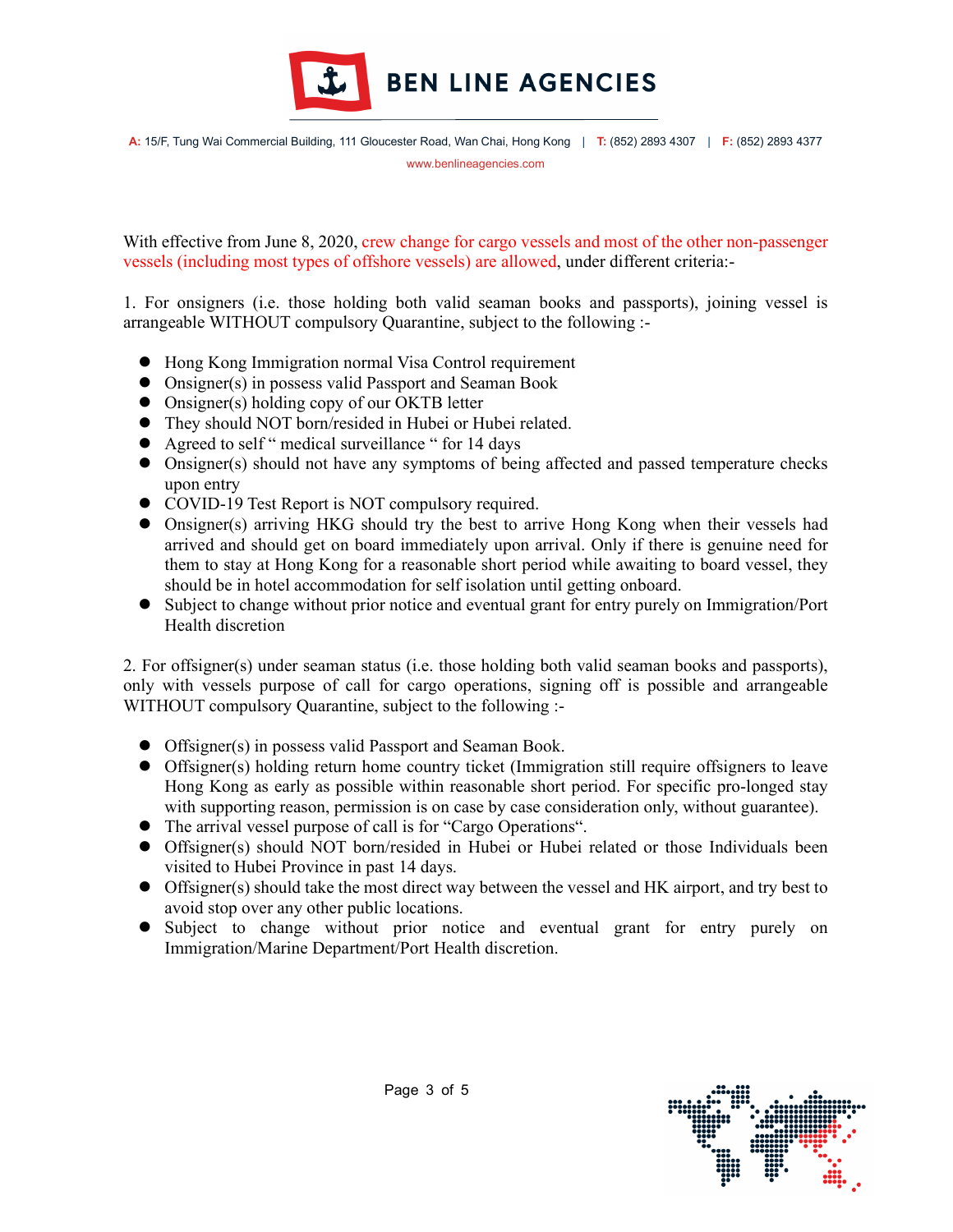

3. For offsigner(s) under seaman status (i.e. those holding both valid seaman books and passports), with vessels purpose of call other than cargo operations, signing off is possible and arrangeable WITHOUT compulsory Quarantine, subject to the following :-

- Offsigner(s) in possess valid Passport and Seaman Book.
- Offsigner(s) holding IMMEDIATE return home country ticket. Tickets with long forward travelling dates may not be accepted.
- Offsigner(s) should NOT born/resided in Hubei or Hubei related.
- Offsigner(s) are required to stay onboard the vessel during vessel's stay in Hong Kong, and agreed to travel directly to the airport for repatriation to their home country. No hotel accommodation is allowed nor staying at other location except the Hong Kong International airport. (Bearing in mind that the current Airport security regulation only allow travellers with a valid air ticket or boarding pass for a flight in the next 24 hours and a valid travel document will be allowed to enter the airport terminal buildings).
- Subject to change without prior notice and eventual grant for entry purely on Immigration/Marine Department/Port Health discretion

Other information:-

Pls also bearmind that there are occasions/issues that some airlines rejected onsigning crew's boarding (even with OKTB), which is based on airlines commercial discretion and is beyond our control and assistance.

Also, for some local services (e.g. transportation, hotel, medical…etc) will have consideration of acceptance of people travel from overseas (especially crew from Europe and US) and may have limited choice for our arrangements.

For Supernumerary arriving with vessels (except those born/resided in Hubei or Hubei related or those individual(s) been visited to Hubei Province in past 14 days) to be subject to 'medical surveillance' on board during vessel stay in Hong Kong. Their signing off at Hong Kong will not be granted and require to sail with the vessel.

Passengers arriving with vessels (except those born/resided in Hubei or Hubei related or had been to Hubei Province in past 14 days, will be rejected) will require compulsory quarantine for 14 days on board and vessel will not be allowed to sail until 14 days compulsory quarantine period is completed.